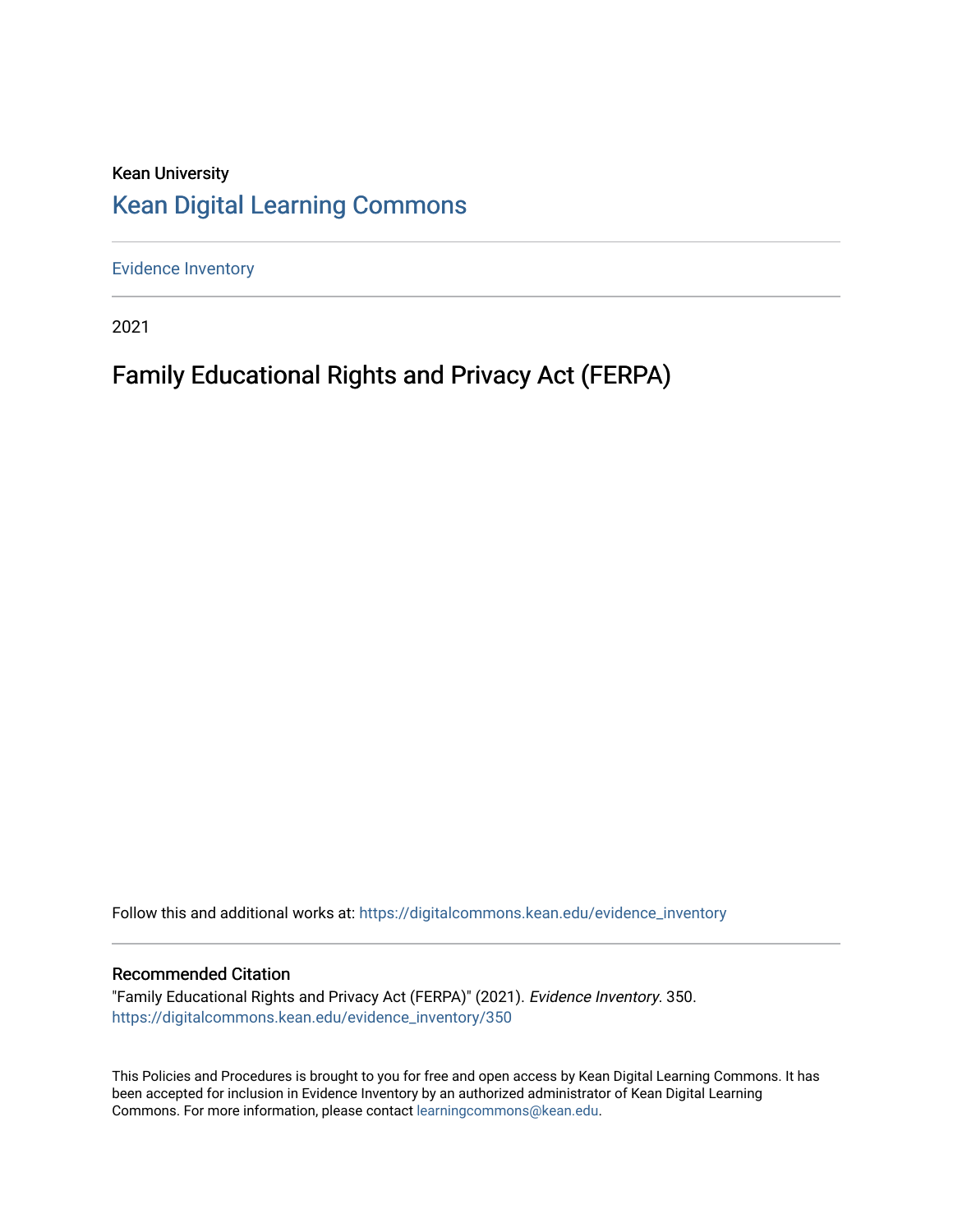#### Family Educational Rights and Privacy Act (FERPA)

#### Abstract

Family Educational Rights and Privacy Act (FERPA)

#### Keywords

Family Educational Rights and Privacy Act, FERPA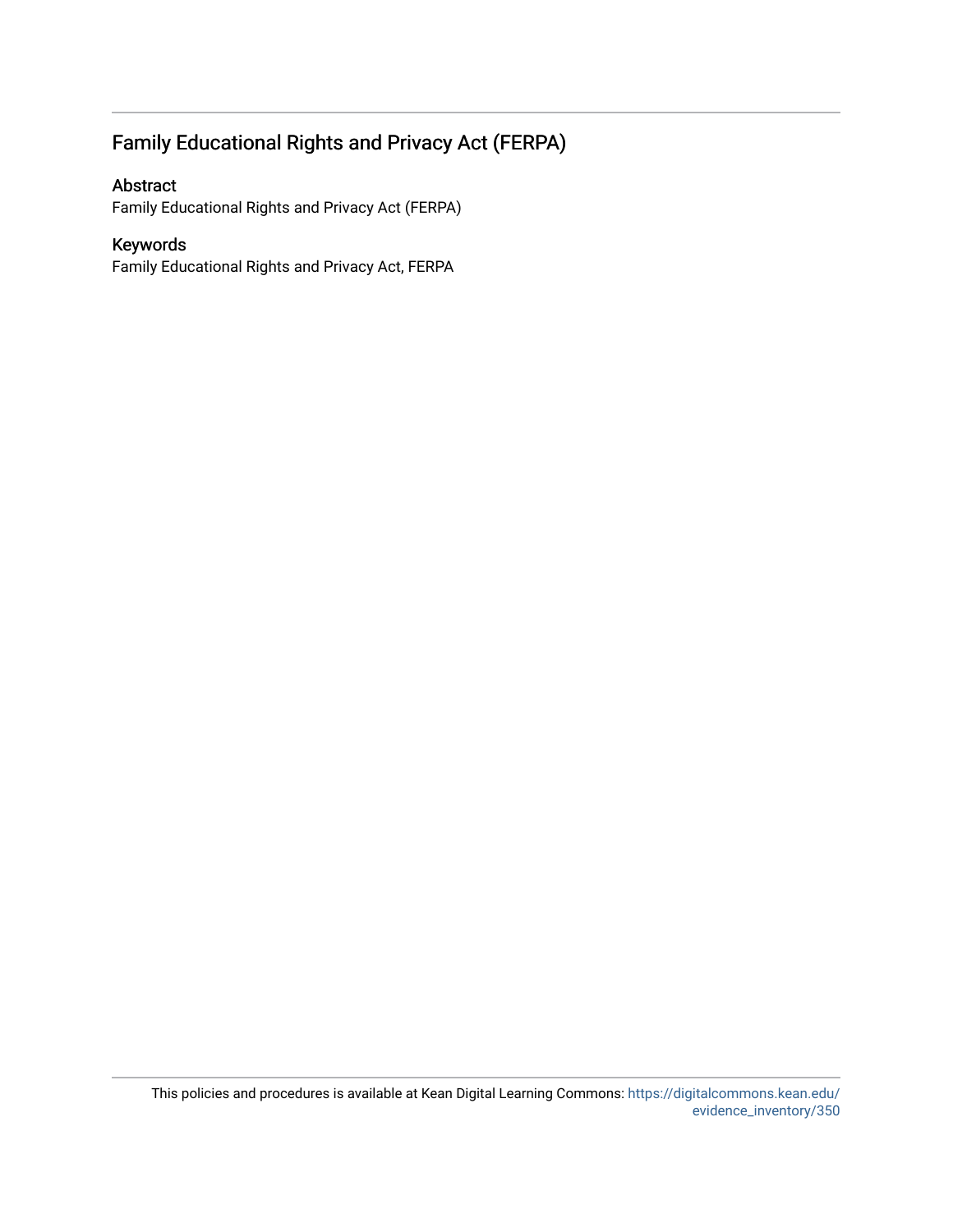## Return to Campus

A mask mandate is currently in place on campus. Learn more about the [University's](https://www.kean.edu/welcome-fall-2021-semester) health and safety protocols to help protect the campus community from COVID-19 and reduce the spread of the virus.

[Home](https://www.kean.edu/) • [Offices](https://www.kean.edu/offices) A Z • [Policies](https://www.kean.edu/offices/policies)

# Family Educational Rights and Privacy Act (FERPA)

The Family Educational Rights and Privacy Act (FERPA) grants students certain rights, privileges, and protections relative to individually identifiable student education records maintained by Kean University.

#### **Definition of a Student**

A student is defined as a person taking classes at any campus or site of Kean University. A person becomes a student when s/he arrives to her/his first class of the semester in which the person first enrolls. If the person is fully matriculated or is at least 18 years of age by the first day of the student's first semester, then the privacy rights belong to the student; otherwise, the privacy rights belong to the parent or legal guardian until the student turns 18 or matriculates, whichever comes first.

#### **Annual Notification**

Students are notified of their FERPA rights at least once each year by email, by publication in the *[University](http://www.kean.edu/academics/undergraduate-catalog) Catalog* and on the University's website. This notification permits the release of directory information (see below) without prior written consent of the student. Such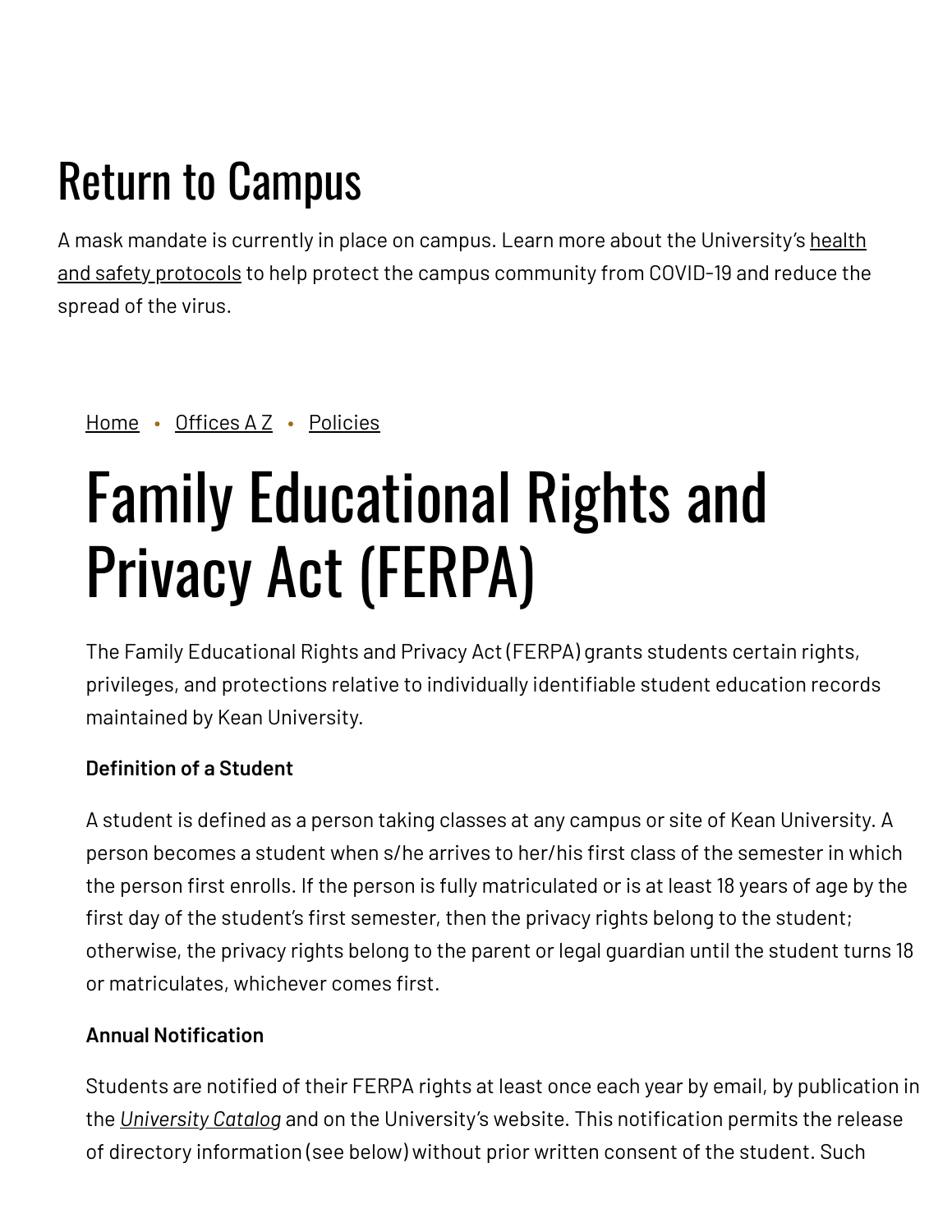notification provides only that directory information may be released; Kean University is not obligated by this law to release directory information to any party other than the student.

#### **Definition of Education Records**

Education records are those which contain information directly related to the student. Records originating at another institution are also subject to this provision. Education records include, but are not limited to, records from admission, academic progress (from academic departments as well as those maintained centrally such as in the office of the registrar), health, financial aid and student accounting, teacher education, career placement, course records, disciplinary proceedings, and similar records.

#### **Exclusions from Education Records**

The following are excluded from the definition of education records:

- Records or notes of instructional and administrative personnel which are in the sole possession of the individual.
- Faculty notes or progress records in a class unless that information already exists in the form of an education record.
- Grades of peer-graded papers before recorded by faculty member.
- Information maintained by a physician, psychiatrist, psychologist, or paraprofessional used in connection with the provision of treatment.
- Safety, security, and law enforcement records created or maintained by the Kean University Department of Public Safety (University Police).
- Alumni records that are not related to the individual's attendance as a student.
- Materials or records in any admissions files, until the student has been admitted to and has attended the Kean school or college for which the materials were submitted.
- Financial information submitted by parents.
- Confidential letters or recommendations placed in the file prior to January 1, 1975.
- Confidential letters or recommendations to which the student has waived rights of inspection.
- Employment records of any individual whose employment is not contingent on the fact that he or she is a student, provided the record is used only in relation to the individual's employment.

#### **Right to Inspect Education Records**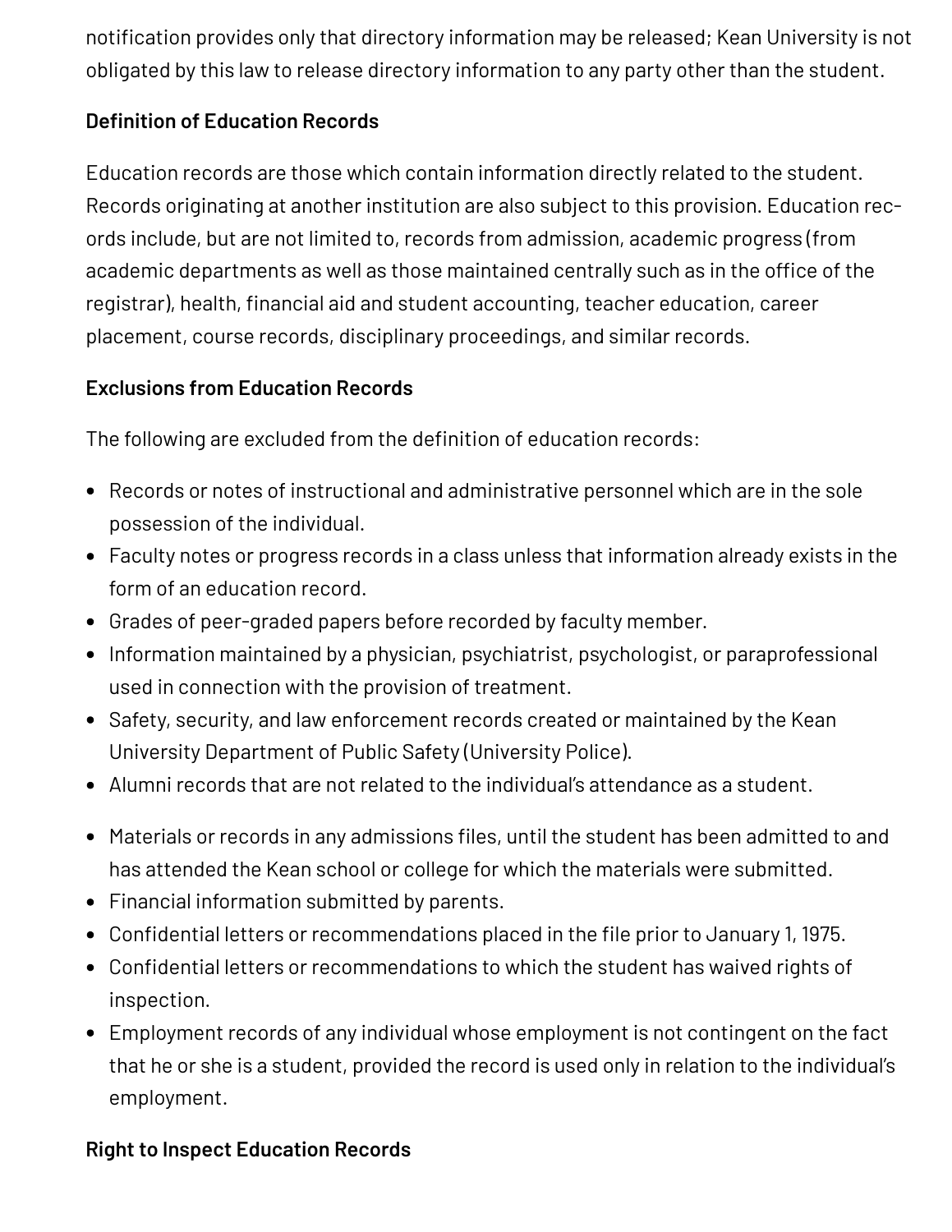Students have the right to inspect and review their education records within 45 days of the day the University receives a request for access.

When a record contains information about more than one student, the student may inspect and review only the records which relate to him or her.

Students wishing to review their record should submit to the University Registrar a written request that identifies the record(s) they wish to inspect. The University Registrar will make arrangements for access and notify the student of the time and place where the records may be inspected. If the records are not maintained by the University Registrar, he or she shall advise the student of the correct official to whom the request should be addressed.

#### **Copies**

The University provides on-campus access to student records. Other than transcripts, the University will not ordinarily provide copies unless inability to obtain copies would effectively prevent the student from exercising his or her right to inspect and review the education record. In cases where copies are provided, the department or office maintaining the record may impose a copying fee of \$0.50 per page for making such copies.

The University reserves the right to deny copies of records, including transcripts, in the following situations:

- The student has an unpaid financial obligation to the University.
- There is an unresolved disciplinary action against the student.
- The education record requested is an exam or set of standardized test questions. (An exam or standardized test which is not directly related to a student is not an education record subject to FERPA's access provisions.)

#### **Right to Seek Amendment**

Students have the right to request the amendment of their education records to ensure they are not inaccurate, misleading, or otherwise in violation of the student's privacy or other rights. The substantive judgment of a faculty member about a student's work, expressed in grades or other evaluations, is not within the scope of this right to challenge information.

Students who believe their record is inaccurate or misleading may request that the University amend the record by writing to the University official responsible for the record. The request should clearly identify the part of the record to be changed and specify why it is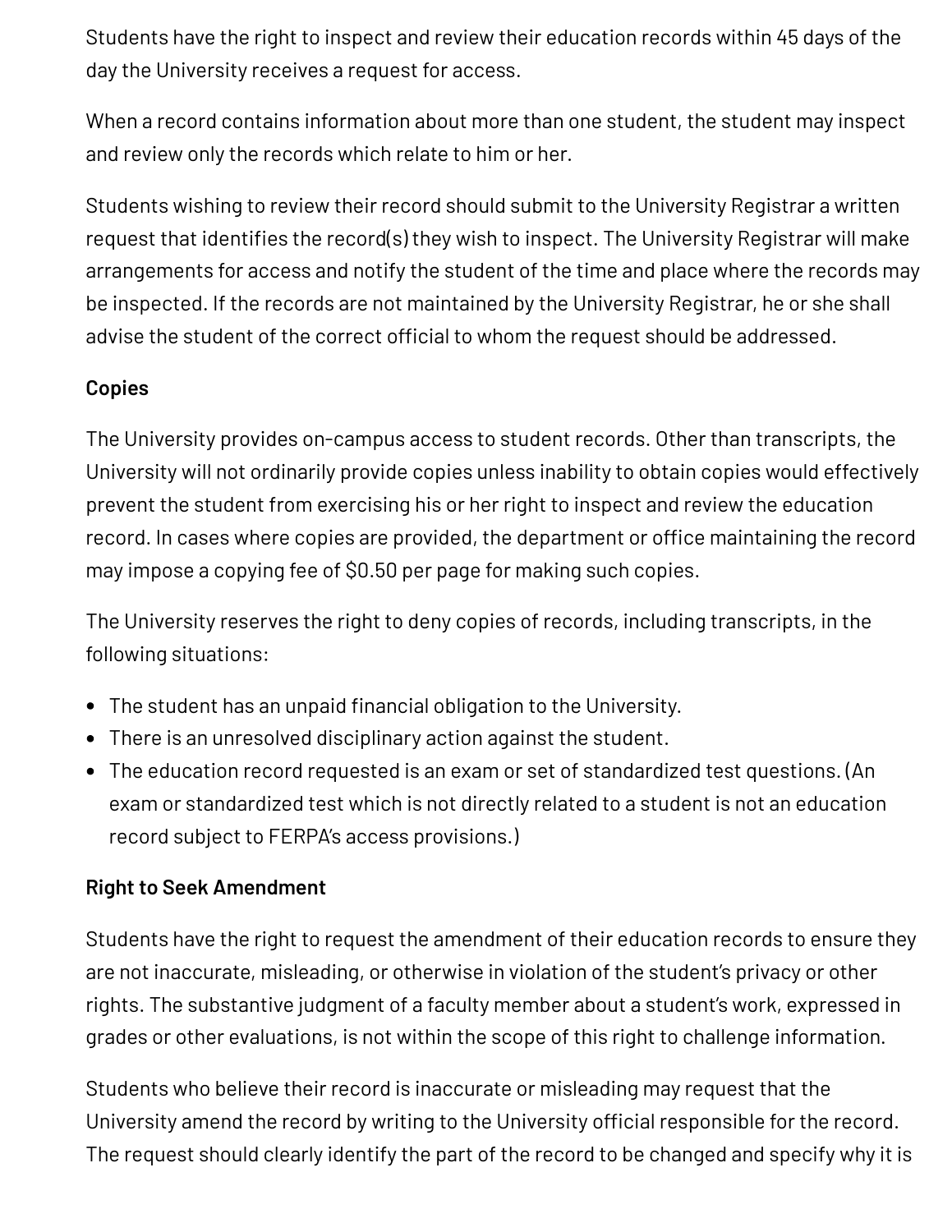inaccurate or misleading. If the University decides not to amend the record as requested by the student, the University will notify the student of the decision and advise the student of his or her right to a hearing regarding the request for amendment.

The hearing must be held within three weeks of the request and the student notified of the time, date, and place in advance of the hearing.

The hearing will be conducted by a hearing officer who is a disinterested party. He or she may, however, be an official of the University. The student will be afforded a full and fair opportunity to present evidence relevant to the issues raised in the original request to amend his or her records. The student may be represented by an individual of his or her choosing, including an attorney (at the student's expense).

Within two weeks of the conclusion of the hearing, the hearing officer will prepare a written decision based solely on evidence presented at the hearing. The decision will include a summary of the evidence presented and the reasons for the decision.

If it is decided that the challenged information is not inaccurate, misleading, or in violation of the student's right of privacy, the University will notify the student that he or she has a right to place in the record a statement commenting on the challenged information and setting forth reasons for disagreeing with the decision. This statement will be maintained as part of the student's education record as long as the contested portion is maintained. If the University discloses the contested portion of the record, it must also disclose the statement.

#### **Disclosure of Personally Identifiable Information**

Students have the right to consent to disclosure of personally identifiable information contained in their education records, except that information which FERPA authorizes disclosure without consent (a representative list of exceptions appears below).

The University may disclose education records without written consent of students:

To school officials with legitimate educational interest, defined as those employees with general or specific responsibility for promoting the educational objectives of the University. This includes individuals within the institution involved in teaching, research, and related activities such as academic advising, counseling, academic support, supervision of co-curricular activities, official University committees or clubs, financial assistance, medical services, and job placement.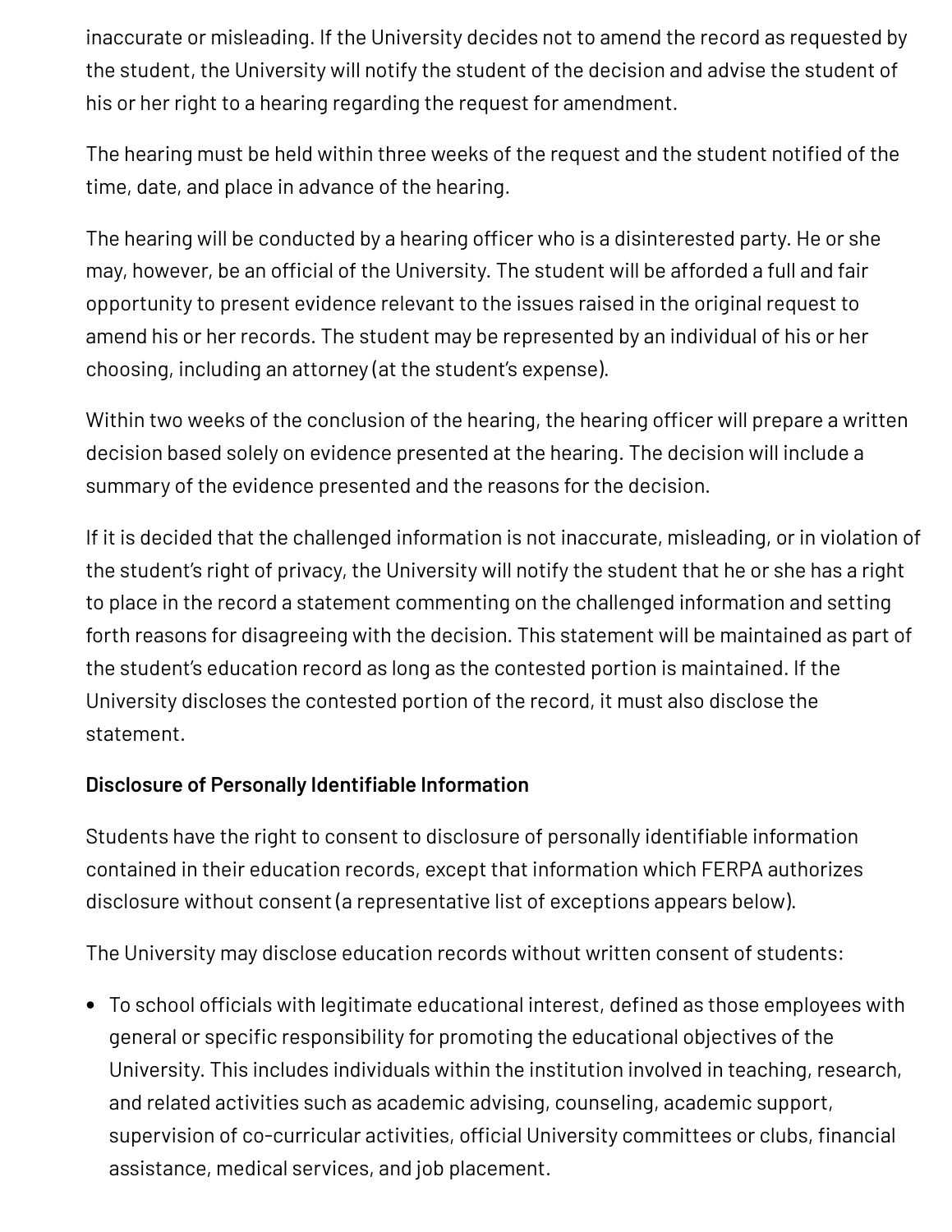A school official is a person employed by Kean University in administrative, supervisory, academic, research, or support staff positions. This includes members of the Board of Trustees, and persons employed by or under contract with the University to perform special tasks, such as an attorney or auditor, and an agency or institution that provides institutional services or functions. It may also include other students serving on official committees, such as disciplinary or grievance committees, or assisting another school official in performing his or her tasks.

University officials have legitimate educational interest if they are performing:

- a task that is specified in their job description;
- a task related to a student's education, including registration and grading, and the charging of tuition and fees and billing-related functions;
- a task related to the discipline of a student; or
- a service or benefit relating to the student or student's family, such as health care, counseling, job placement, or financial aid, or other assistance.

Clerical personnel employed to assist university officials in their job performance also may be granted access to student records. Access by all personnel is restricted to that part of the student record necessary for the discharge of assigned duties. The University may grant access as follows:

- To officials at schools, colleges, or universities participating in cross-enrollment programs for the purposes stated in the bullet above. Kean University currently exchanges academic information with students cross-enrolled at Rutgers University; if other institutions are added, this arrangement will be automatically extended to include them.
- To secondary institutions whose students are enrolling in Kean classes (whether such classes be on the high school campus, the University's campus, or elsewhere).
- To officials of other colleges or universities in which the student has applied to or seeks to enroll. When Kean University deems it appropriate, Kean may also send corrected or additional records if education records have previously been sent to another institution.
- To accrediting organizations approved by the University carrying out their accrediting functions.
- To certain officials of the U.S. Department of Education, the Comptroller General, and federal, state, and local educational authorities in connection with certain state or federally supported education programs.
- To any agency in connection with a student's request for or receipt of financial aid, as necessary to determine eligibility, amount or conditions of the aid, or to enforce the terms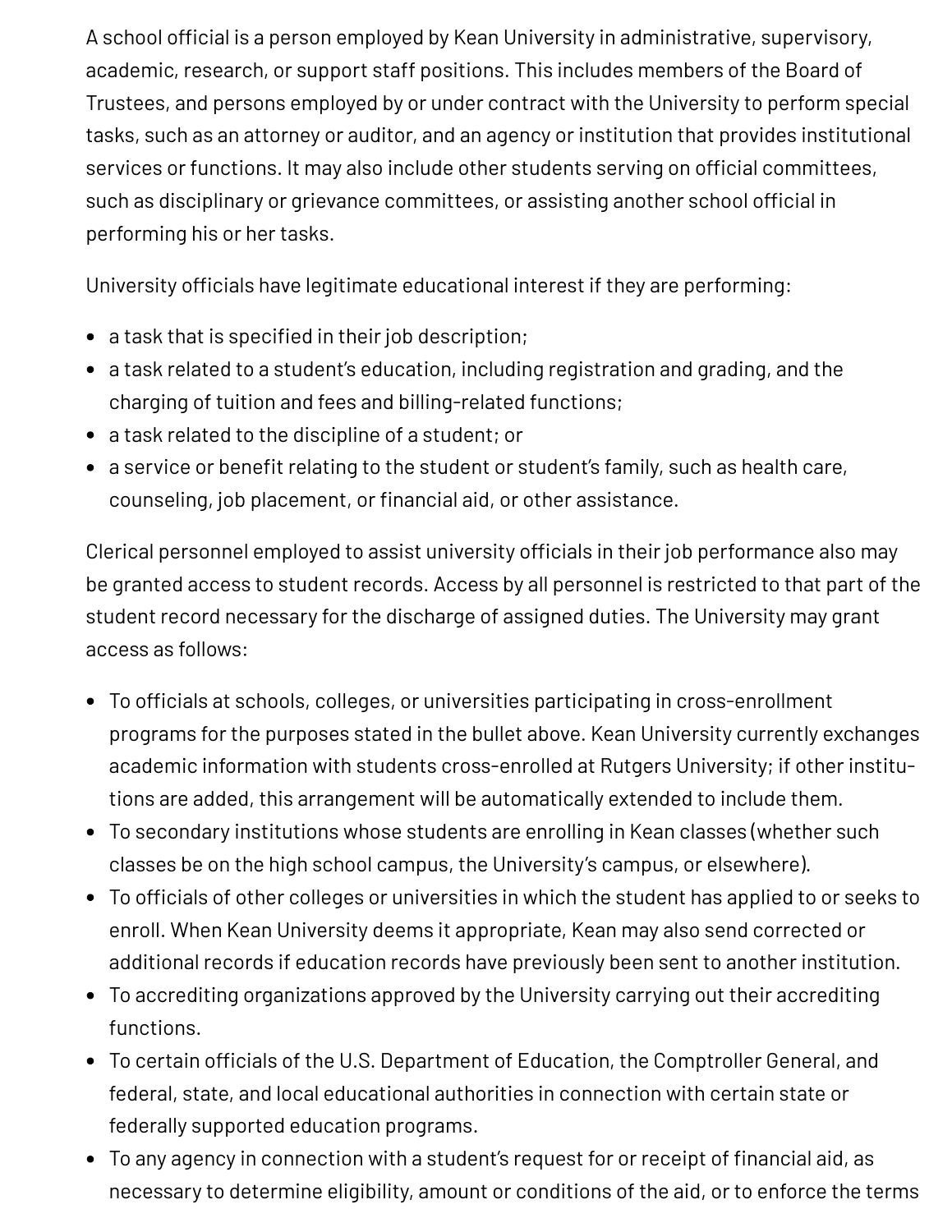and conditions of the aid and to organizations conducting studies approved by the University having educational value or concerning financial aid.

- If required by a state law requiring disclosure that was adopted before November 19, 1974.
- To parents of an eligible student who claim the student as a dependent for income tax purposes.
- To educational agencies conducting research or for the development of predictive tests. Information may also be released to organizations conducting certain studies on behalf of the University. In these cases, the information may not be used in any way that permits identification of an individual student.
- To persons in compliance with a judicial order or a lawfully issued subpoena, with a notice of the disclosure being sent to the last known address of the student.
- To persons in an emergency if, in the judgment of an official in charge of the records, knowledge of the information is necessary to protect the health or safety of the student or another person.
- To the victim of a crime of violence or a non-forcible sex offense, but only the final outcomes of the disciplinary proceeding conducted by Kean University.
- To a parent regarding the student's violation of policies governing the use or possession of alcohol or controlled [substances.](http://www.kean.edu/offices/community-standards-and-student-conduct/code-conduct) (See *Parental Notification* in the *Student Code of Conduct* and also *Drug and [Alcohol](https://www.kean.edu/offices/policies/drug-and-alcohol-policy) Policy.*)
- To any person, agency, or public as required by local, state, or federal laws. Examples of such laws include the *Violent Crime Control and Law Enforcement Act*, SEVIS/INS compliance (Department of Homeland Security), Megan's Law, the Solomon Amendment, and NCES/IPEDS Student Right-to-Know.
- To persons requesting directory information as designated by Kean University and discussed below.

Students' names and Kean email addresses will be available to faculty, staff, and other students on the University's computer network, including the email server and the learning management system.

Kean will maintain a record of all requests for and/or disclosure of information to outside agencies from a student's education record. The record will indicate the name of the party making the request, any additional party to whom it may be disclosed, and the legitimate interest the party has in requesting or obtaining the information. This record may be reviewed by the student.

#### **Directory Information**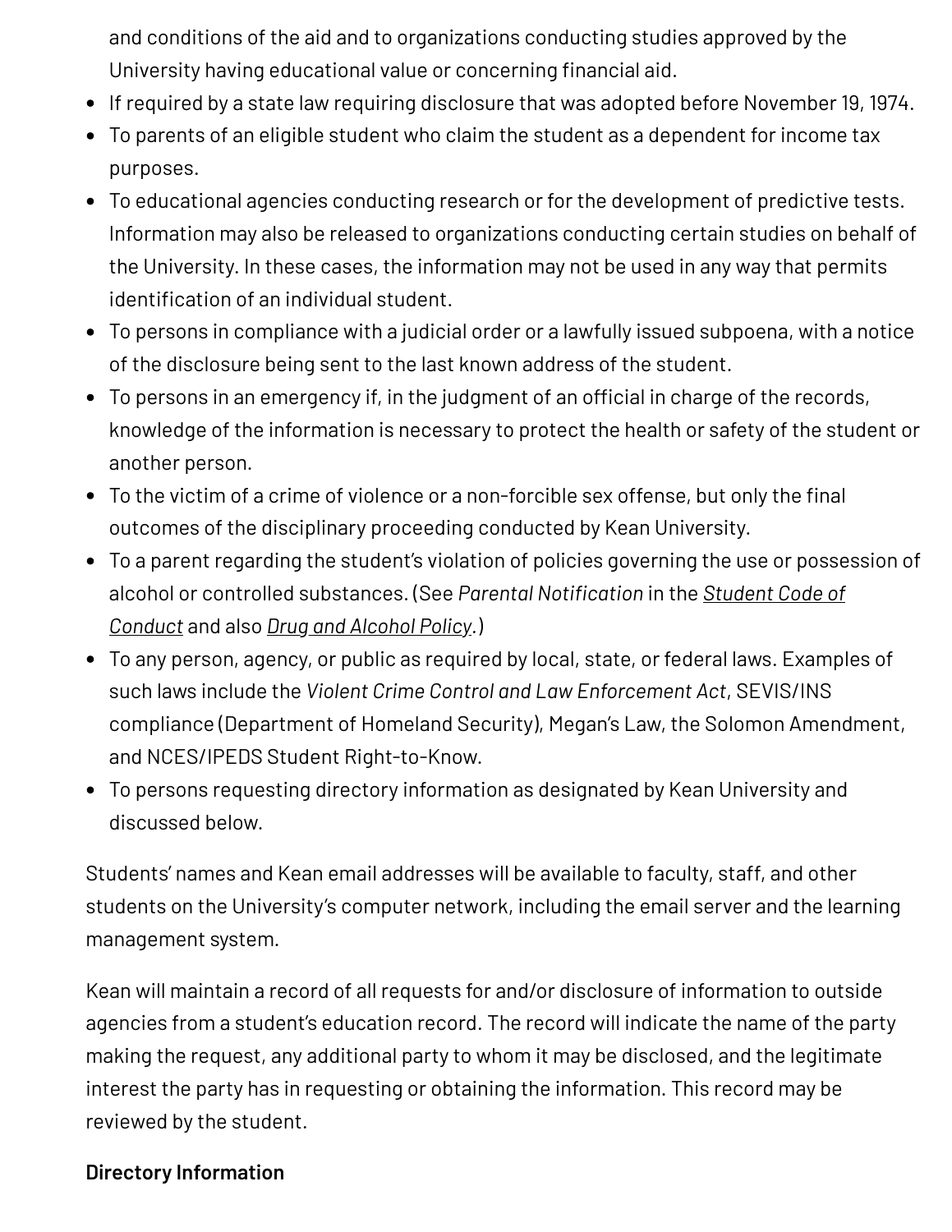Student directory information may be released without the student's prior consent. Kean defines the following as directory information:

- student's name.
- student's identification number (but not password).
- photographs, videos, or electronic images.
- programs of study, including colleges of enrollment, majors, minors, collaterals, concentrations, etc., associated with each.
- level (undergraduate/graduate) and class year (freshman, sophomore, junior, senior, graduate, etc.).
- student's enrollment load (full-time/part-time/withdrawn) and dates of attendance.
- matriculation status and date.
- honors and awards, including dean's list and graduation honors.
- titles of theses and dissertations.
- degrees received (including date of award).
- previous institutions attended.
- participation in clubs, sports, or student activities, including position(s) held.
- height and weight of members of athletic teams.

Contact information, such as local, permanent and/or electronic Kean e-mail addresses, will be shared only with: (i) honor societies or other academic-related memberships or awards, (ii) designated vendors providing the following external services to graduating students: information about purchasing class rings, yearbooks, commencement photos, cap and gown regalia, and processional cards, and (iii) such others as deemed necessary by the University in connection with its operations, including but not limited to liability, insurance and/or legal matters. The names of students on a dean's list may be published in the student's local newspaper.

It is the practice of the University to not release a student's age or date of birth except as required by law or as a validation of positive identification of a student when furnished by a person making an inquiry.

To withhold directory information, students must make a formal request by submitting a signed, dated letter to the Office of the Registrar by the end of the second week of the semester. Students are advised that withholding information may carry certain consequences. For example, as long as a nondisclosure order is in effect, the student's name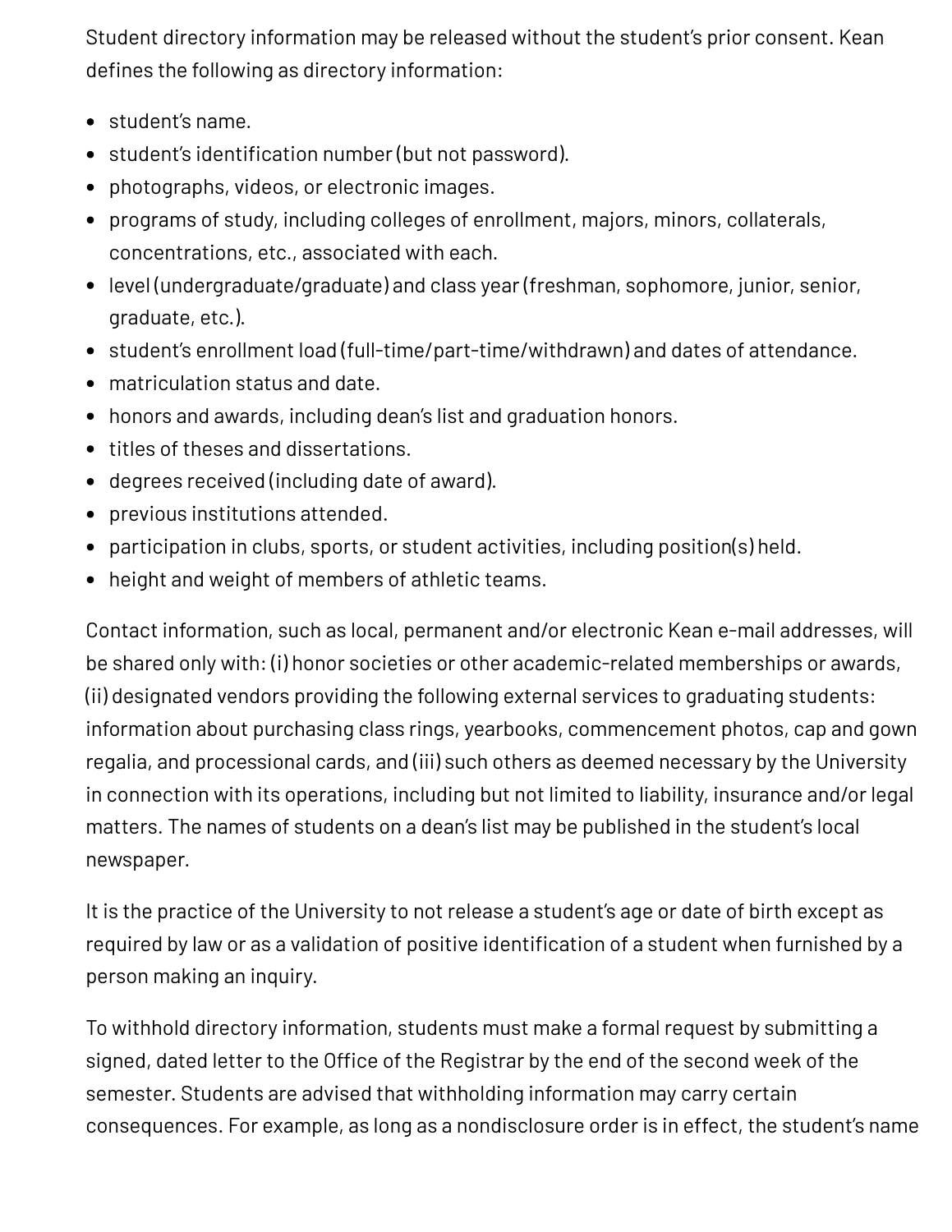will not appear in commencement programs and the student's degree will not be verified to potential employers. Kean University assumes no liability for honoring the student's instructions to withhold information.

#### **Right to File a Complaint**

Students have the right to file with the U.S. Department of Education a complaint concerning alleged failure by the University to comply with FERPA to:

Family Policy Compliance Office

U.S. Department of Education

400 Maryland Avenue, SW

Washington, DC 20202-5920

#### **Additional Resources**

For additional information, contact the University Registrar.

### Office of the [Registrar](https://www.kean.edu/offices/registrars-office)

**COVID-19 Vaccination [Requirement](https://www.kean.edu/vaccination-requirement)**

**[Academic](https://www.kean.edu/offices/registrars-office/academic-calendar) Calendar**

**[Re-Enrollment](https://www.kean.edu/offices/registrars-office/re-enrollment-services) Services**

**University Registrar [Announcements](https://www.kean.edu/offices/registrars-office/university-registrar-announcements)**

**Graduation [Information](https://www.kean.edu/offices/registrars-office/graduation-information)**

**[Curriculum](https://www.kean.edu/offices/registrars-office/curriculum-sheets) Sheets and Four Year Plans**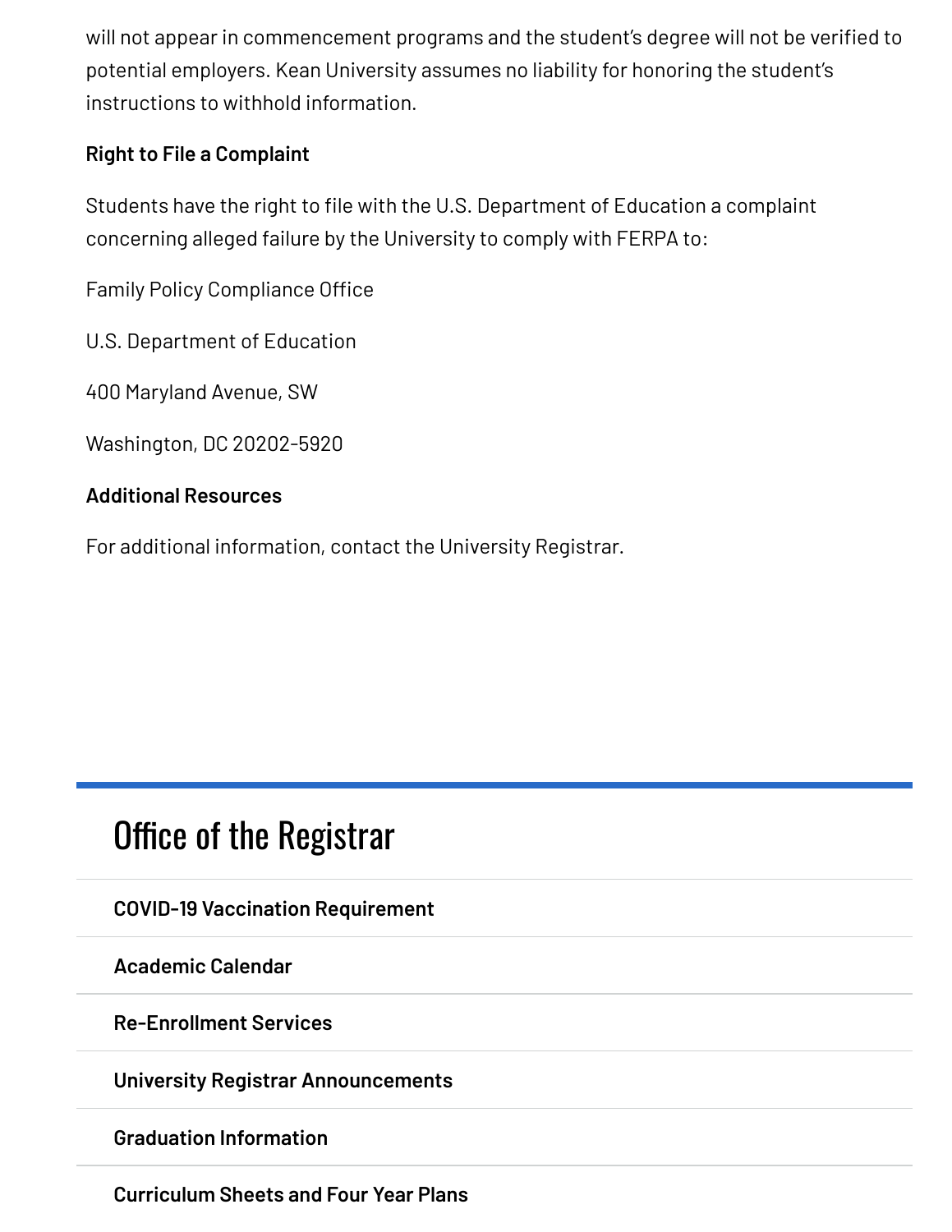**Family [Educational](https://www.kean.edu/offices/policies/family-educational-rights-and-privacy-act-ferpa) Rights and Privacy Act (FERPA) Forms and [Policies](https://www.kean.edu/offices/registrars-office/registrars-forms-and-policies) One Stop [Service](https://www.kean.edu/offices/registrars-office-0) Center Online Course [Registration](https://www.kean.edu/redirect/online-course-registration-and-getting-started) and Getting Started [Registration](https://www.kean.edu/offices/registrars-office/registration-information) Information**

**Visiting [Students](https://www.kean.edu/offices/registrars-office/visitingnon-matriculated-students)**

**[Transcript](https://www.kean.edu/offices/registrars-office/transcript-request) Request**

#### Kean University

1000 Morris Avenue Union, New Jersey 07083

#### **[908-737-KEAN](tel:908-737-5326) (5326)**

Copyright ©2019 To report an accessibility issue on this website, email [webmaster@kean.edu.](mailto:webmaster@kean.edu)



**[Accreditation](https://www.kean.edu/offices/accreditation-and-assessment) and Assessment • Site [Policies](https://www.kean.edu/privacy-policy)**

#### **Also of Interest:**

**[Marriage](https://www.kean.edu/academics/nathan-weiss-graduate-college/marriage-and-family-therapy-ma) and Family Therapy (M.A.) Human Rights [Institute](https://www.kean.edu/NEHSeminar/human-rights-institute)**